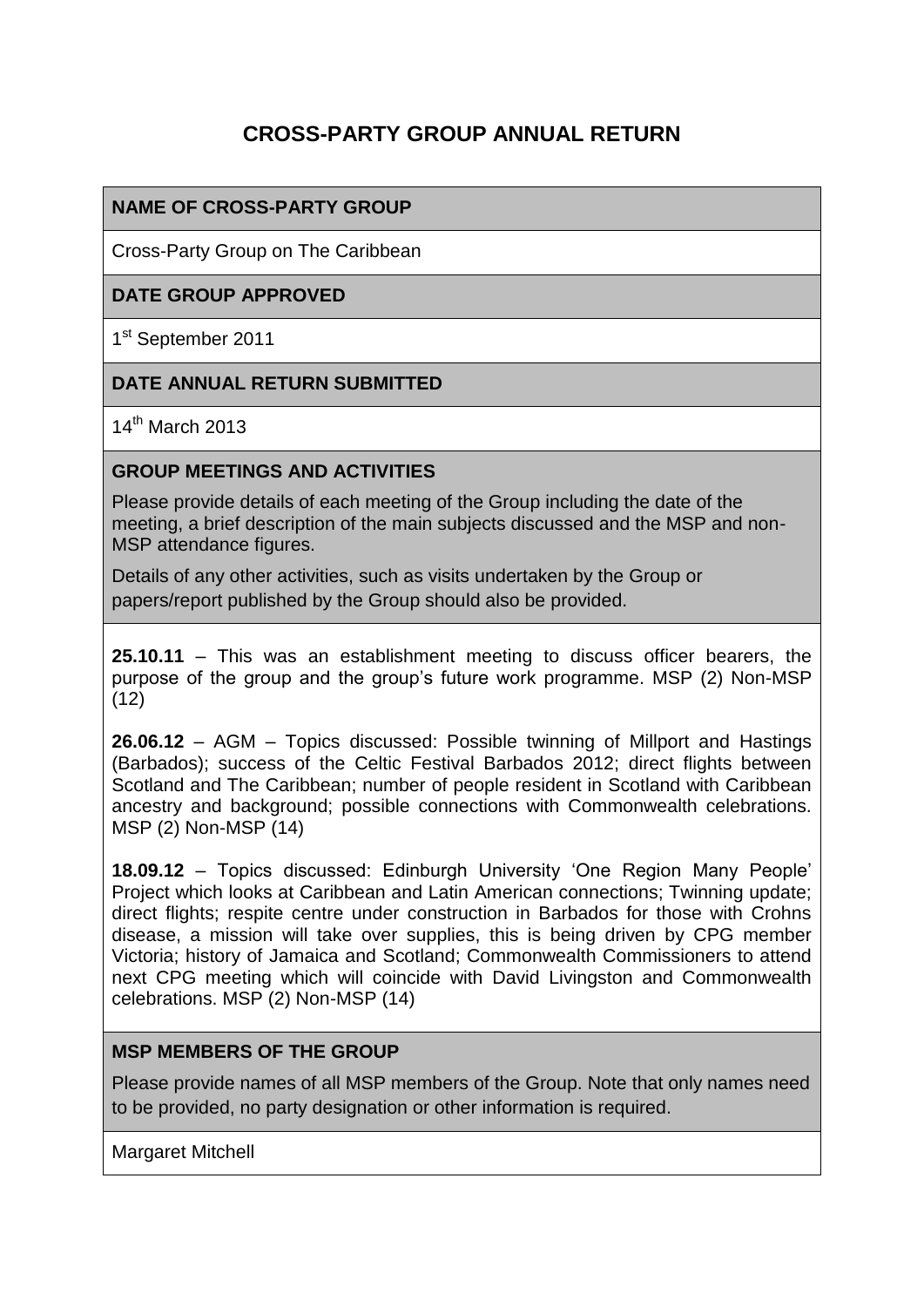Linda Fabiani

Annabelle Ewing

David Stewart

Tavish Scott

#### **NON-MSP MEMBERS OF THE GROUP**

For organisational members please provide only the name of the organisation, it is not necessary to provide the name(s) of individuals who may represent the organisation at meetings of the Group.

| Organisations | The Scotch Whisky Association          |
|---------------|----------------------------------------|
|               | <b>The Caribbean Council</b>           |
|               | <b>Visit Barbados</b>                  |
|               | African and Caribbean Network          |
|               | <b>Glasgow City Council</b>            |
|               | Scottish Passenger Agents' Association |
| Individuals   | <b>Ian Gittens</b>                     |
|               | <b>Carol Anderson</b>                  |
|               | <b>Geoff Palmer</b>                    |
|               | <b>Jeff Gilkes</b>                     |
|               | <b>JP Cumberbatch</b>                  |
|               | Michael Lavizani                       |
|               | <b>Andros Stakis</b>                   |
|               | Alan White                             |
|               | <b>Brian Duffy</b>                     |
|               | Mark Lawson                            |
|               | <b>Alastair Keating</b>                |
|               | Victoria Lee                           |
|               | <b>Bill Flockhart</b>                  |
|               | David Mathewson                        |
|               | Di Stein                               |
|               | <b>Bryan Rankine</b>                   |
|               | Ali Nejafian                           |
|               | <b>Anne Mearns</b>                     |
|               | Raymond Khan                           |
|               | Duncan Turnbull                        |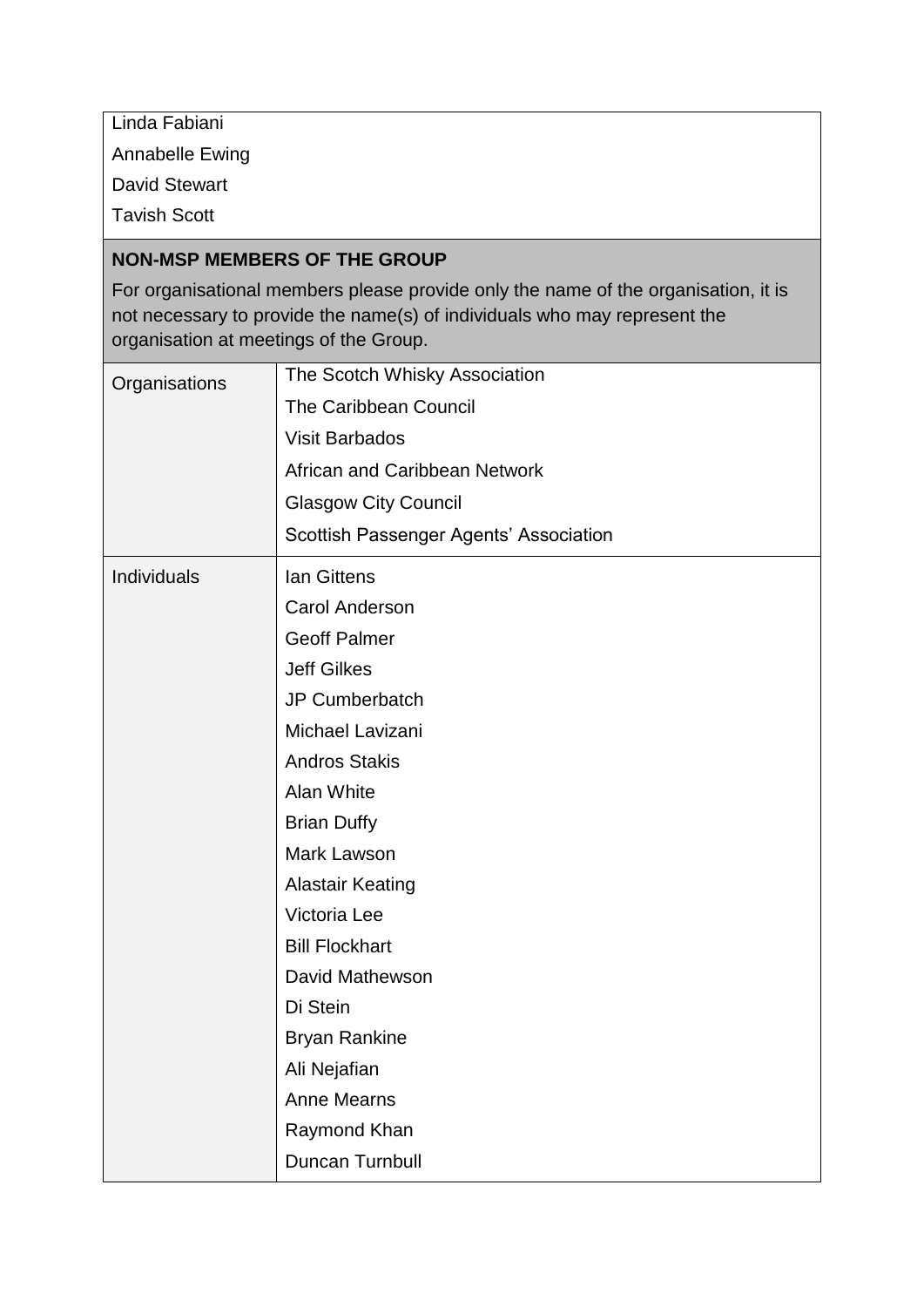| Angus McKay         |
|---------------------|
| <b>Alan Burnett</b> |

#### **GROUP OFFICE BEARERS**

Please provide names for all office bearers. The minimum requirement is that two of the office bearers are MSPs and one of these is Convener – beyond this it is a matter for the Group to decide upon the office bearers it wishes to have. It is permissible to have more than one individual elected to each office, for example, coconveners or multiple deputy conveners.

| Convener               | <b>Margaret Mitchell MSP</b> |
|------------------------|------------------------------|
| <b>Deputy Convener</b> | Linda Fabiani MSP            |
| Secretary              | <b>Ian Gittens</b>           |
| <b>Treasurer</b>       | <b>Geoff Palmer</b>          |

# **FINANCIAL BENEFITS OR OTHER BENEFITS RECEIVED BY THE GROUP**

Please provide details of any financial or material benefit(s) received from a single source in a calendar year which has a value, either singly or cumulatively, of more than £500. This includes donations, gifts, hospitality or visits and material assistance such as secretariat support.

Details of material support should include the name of the individual providing support, the value of this support over the year, an estimate of the time spent providing this support and the name of the organisation that this individual is employed by / affiliated to in providing this support.

Groups should provide details of the date on which the benefit was received, the value of the benefit and a brief description of the benefit.

Not Applicable

## **SUBSCRIPTION CHARGED BY THE GROUP**

Please provide details of the amount charged and the purpose for which the subscription is intended to be used.

A subscription of £10 is charged to cover teas and coffees.

## **CONVENER CONTACT DETAILS**

| <b>Name</b>              | <b>Margaret Mitchell MSP</b> |  |
|--------------------------|------------------------------|--|
| Parliamentary<br>address | Room M2.09                   |  |